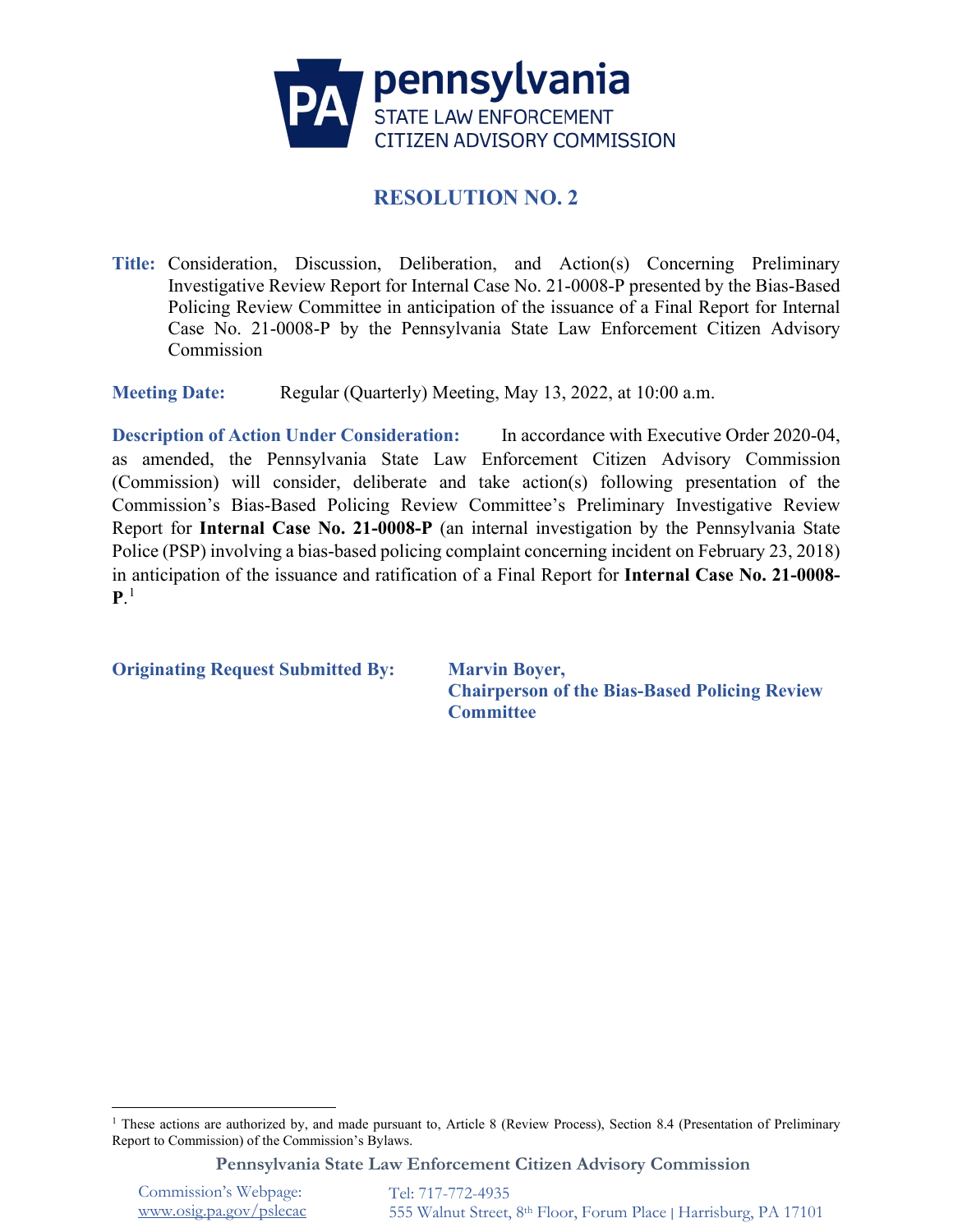

## **RESOLUTION NO. 2**

**Title:** Consideration, Discussion, Deliberation, and Action(s) Concerning Preliminary Investigative Review Report for Internal Case No. 21-0008-P presented by the Bias-Based Policing Review Committee in anticipation of the issuance of a Final Report for Internal Case No. 21-0008-P by the Pennsylvania State Law Enforcement Citizen Advisory Commission

AND NOW, on this day of 3022, it is hereby **certified that:**

**WHEREAS,** the Bias-Based Policing Review Committee was duly formed and established by the Pennsylvania State Law Enforcement Citizen Advisory Commission (Commission) at its Regular (Quarterly) Meeting held on August 6, 202[1](#page-1-0);<sup>1</sup> and

**WHEREAS,** in accordance with Executive Order 2020-04, as amended, the Bias-Based Policing Review Committee completed its review of **Internal Case No. 21-0008-P**; and

**WHEREAS,** the Bias-Based Policing Review Committee authorized the preliminary drafting and internal production of a Preliminary Investigative Review Report for **Internal Case No. 21-0008-P** at its Special Meeting held on March 15, 2022; and

**WHEREAS,** a draft of the Bias-Based Policing Review Committee's Preliminary Investigative Review Report for **Internal Case No. 21-0008-P** was completed and distributed to the Agency Head, Agency's Chief Counsel, and all Commission members for review on April 20,  $2022; ^2$  $2022; ^2$  and

**WHEREAS,** the Bias-Based Policing Review Committee considered, discussed, deliberated, and took action(s) concerning comments offered by the Covered Agency and/or other Commission members, if any, during its Special Meeting held on May 2, 2022 regarding the Bias-Based Policing Review Committee's preliminary Findings and Conclusions, Additional Factor(s) for Consideration and Recommendation(s) for Corrective Action(s) contained in the draft of the Preliminary Investigative Review Report for **Internal Case No. 21-0008-P**; [3](#page-1-2) and

**WHEREAS,** following consideration and deliberation of comments offered by the Covered Agency and/or other Commission members, if any, and amendment of its draft report, the Bias-Based Policing Review Committee adopted and ratified its Findings and Conclusions, Additional Factor(s) for Consideration and Recommendation(s) for Corrective Action(s) during its Special Meeting held on May 2, 2022 for presentation to, and further consideration by, the Commission; and

**Pennsylvania State Law Enforcement Citizen Advisory Commission**

<span id="page-1-0"></span><sup>&</sup>lt;sup>1</sup> This action is authorized by, and made pursuant to, Article 8 (Review Process), Section 8.2 (Commission Sub-Committees and Review Committees) of the Commission's Bylaws.

<span id="page-1-1"></span><sup>&</sup>lt;sup>2</sup> This action is authorized by, and made pursuant to, Article 8 (Review Process), Section 8.2 (Commission Sub-committees and Review Committees) of the Commission's Bylaws.

<span id="page-1-2"></span><sup>&</sup>lt;sup>3</sup> This action is authorized by, and made pursuant to, Article 8 (Review Process), Section 8.3 (Covered Agency's Opportunity to Respond to Preliminary Report) of the Commission's Bylaws.